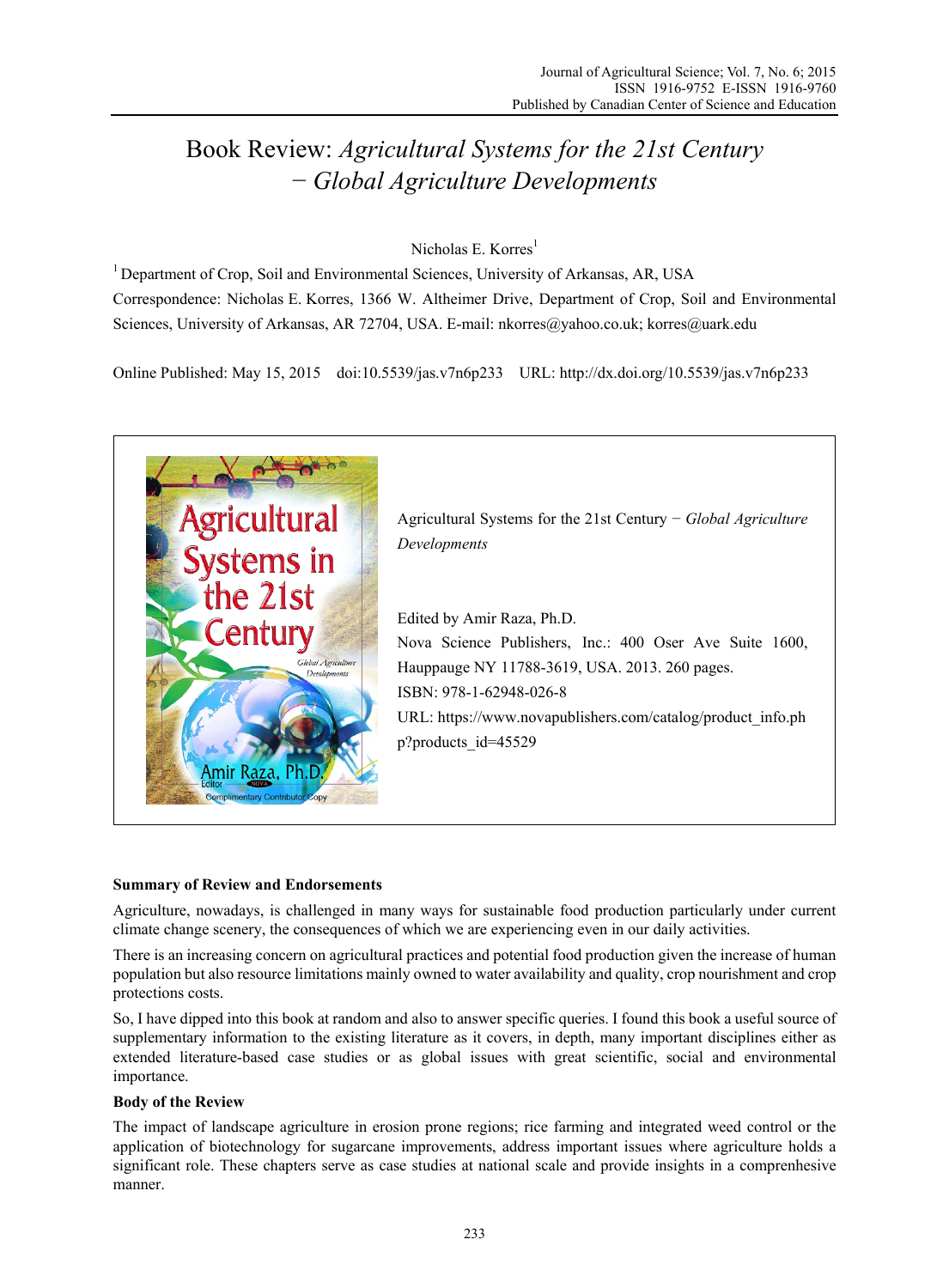Representative chapters such these dealing with water scarcity; sustainable agriculture or the impact of desertification and population density on food security address the necessity to rethink our practices on how we use resources for our food production.

The importance of international agricultural research and strategies for developing international collaborations but also the importance of the private and governmental partnerships on rural development is clearly covered by this book.

Finally, references on sustainable viticulture but also on the importance of micronutrients for healthy crops and humans can be considered as added value information.

Chapter one uses wheat as a model crop and presents some strategies as a mean for yield enhancement and increased water use efficincy and water availability through water treatment technologies and bio-remediation.

Developing international collaborations, as the globalization in science and innovation is progressing rapidly, is an important element for addressing evolving challenges such as health issues of humans and animals, climate change, food security or resources depletion.

Chapter two outlines key strategies for developing international collaborations for the development of sustainable agricultural systems particularly in emerging economies. The nature of international collaborations and key agencies that may provide funding for international collaborative research are outlined in this chapter.

The degradation of the natural resources through erosion and the role of landscape agricultural systems in controlling landscape deterioration is explained in chapter three.

The interelationship between technology and scince for the development of sustainable agricultural systems is described in chapter four. The current situation regarding food security through the development of sustainable agriculture in the context of climat change effects on biodiversity, farmer education, water management, renewables are holistically discussed.

Yield improvements and the need for integrated weed management in rice farming systems in Philippines are clearly described in chapter five.

Another interesting topic this book deals with is the use of micronutrients for soil and human health improvements in chapter six. Here the authors discuss, in a comprehensive manner, the role and function of micronutrients in plants and in human and animal health. Also the requirements of human, animal and plant for micronutrients are highlighted in detail. They also discuss about soil factors causing micronutrient deficiencies whereas zinc deficiency attracts the attention of the reader as the authors make an extensive reference on the role of zinc deficiency on human health and suggest approaches to overcome it. Agronomic and plant nutrition approaches to enhance the micronutrient content of food crops and genotypic variation in uptake and accumulation of micronutrients are presented.

Chapter seven explains how the employment of biotechnology can contribute towards the development of new sugarcane cultivars which are resistant to biotic and abiotic stresses hence increase the potential of this crop as food and feedstock for renewable energy production.

The chance for private international investment opportunities within the sub-Saharan agricultural region under current notable agricultural, environmental, economic and social challenges is highlighted in chapter eight.

Chapter nine discusses the efforts for improvement of grape varieties quality through efficient use of non-renewable natural resources. Knowing the specificities of each region in terms of environmental factors and agricultural practices is crucial for the development of sustainable viticulture. The development of multivariate models combining factors that affect the yielding ability of a vine variety, within a geographic region, can be proved very promising for sustainable viticulture production.

Another important issue that threatens food security, as discussed in chapter ten, is that of desertification and human population density increases. Increases in population density results in decreases of agricultural, industrial and medical resources which are followed by economical, geographical, and biological losses. This chapter clarifies the scientific findings that can be used for long-term economic and social planning against desertification.

To summarize, this reviewer believes that this book is a useful source of supplementary information for scholars in agriculture and related disciplines but also for policy decision makers and extension services professionals.